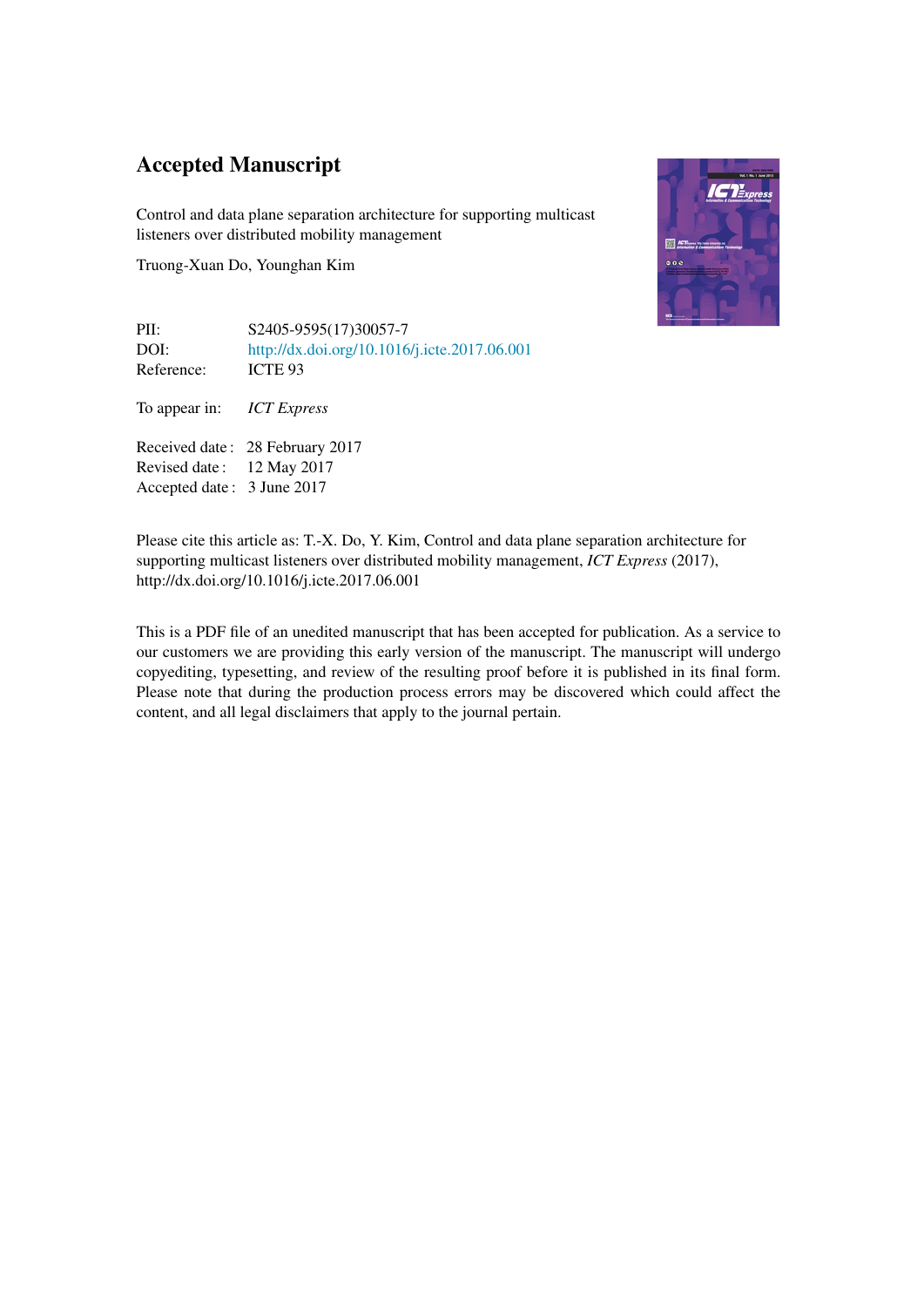

# **Control and Data Plane Separation Architecture for supporting Multicast Listeners over Distributed Mobility Management**

**Truong-Xuan Do<sup>1</sup> , Younghan Kim<sup>2</sup>\***

<sup>1</sup>Department of Information and Telecommunication, Soongsil University, Seoul, Korea (e-mail: xuan@dcn.ssu.ac.kr) <sup>2</sup>Department of Information and Telecommunication, Soongsil University, Seoul, Korea (e-mail: younghak@ssu.ac.kr) \*Corresponding author

#### **ABSTRACT**

Distributed mobility management (DMM) is currently being researched and standardized in academia and standardization development organizations for the purpose of overcoming the major issues of existing centralized mobility management. The most recent DMM protocols are being redesigned with regard to the control and data plane separation concept. However, at present, there is no solution for supporting IP multicast listeners in such new DMM environments. In this paper, we review ongoing academic research works, standardization activities and propose an IP multicast mobility design for the DMM environment using the control and data plane concept.

**Index Terms**: Control and data plane separation, Distributed mobility management, IP multicast, PMIPv6, SDN

#### **I. INTRODUCTION**

Centralized mobility management (CMM) protocols exhibit certain major issues, such as a single point of failure, non-optimal routing, and scalability [1], which result from the nature of current hierarchical mobile network architecture. Therefore, distributed mobility management (DMM) is currently being studied and standardized in both academia and standardization development organizations (SDOs) in order to overcome these issues. In academia, the most commonly proposed DMM protocols are based on the traditional Proxy Mobile IPv6 (PMIPv6) [2] [3] and the software-defined networking (SDN) concept [4] [5].

 IP multicast is used to provide efficient live streaming content distribution over IP-based networks. IP multicast mobility (MULMOB) management protocols offer subscribers seamless handover and the ability to keep receiving subscribed multicast traffic with low latency. Thus far, some base solutions have been standardized by the Internet Engineering Task Force (IETF) for the CMM environment [6] [7] but not yet the DMM environment. In terms of DMM, several multicast mobility schemes [8-11] have been proposed in academia.

Currently, control and data plane separation is considered as a key factor in designing 5G networks. With this concept, control plane functions can be deployed as software on a cloud platform to facilitate the elastic scaling of control functions as signaling traffic increases. Furthermore, the data plane functions can be deployed on the high speed and simplified hardware networking devices, optimized for packet-forwarding tasks. Separation of the data and control planes also enables the efficient use of a common data plane and eases service provisioning by using the management and

orchestration (MANO) framework of network function virtualization (NFV). This concept is not limited to SDN, with all functions placed on a centralized controller, but involves the separation of the control and data planes in both the horizontal and vertical axes. Control and data plane functions are designed as deployable and modular components. In the IETF DMM working group [12], this concept is being used to redesign the DMM protocols. Four major working items are currently being discussed, namely the mobility anchor function [13], forwarding policy configuration (FPC) [14], deployment models [15], and on-demand mobility [16].

However, to the best of our knowledge, the current IETF works are restricted to unicast traffic, and multicast mobility management is still lacking in such control and data plane separation environments. Apart from our previous work, an initial idea [17] was introduced; however, this study did not include detailed architecture of the integration and protocol operation. In this paper, we review state-of-the-art research works and current standardization activities in the DMM working group and present architecture to support DMM for multicast traffic. In addition, we provide a solution for integrating our newly defined multicast mobility architecture into the current unicast DMM, including detailed protocol operation.

The remainder of this paper is organized as follows. Section II presents state-of-the-art and ongoing standardization of DMM and multicast mobility. Our control-data plane separation architecture for multicast mobility and protocol operations are introduced in section III. Section IV discusses our qualitative evaluation, and a discussion and conclusion are provided in Section V.